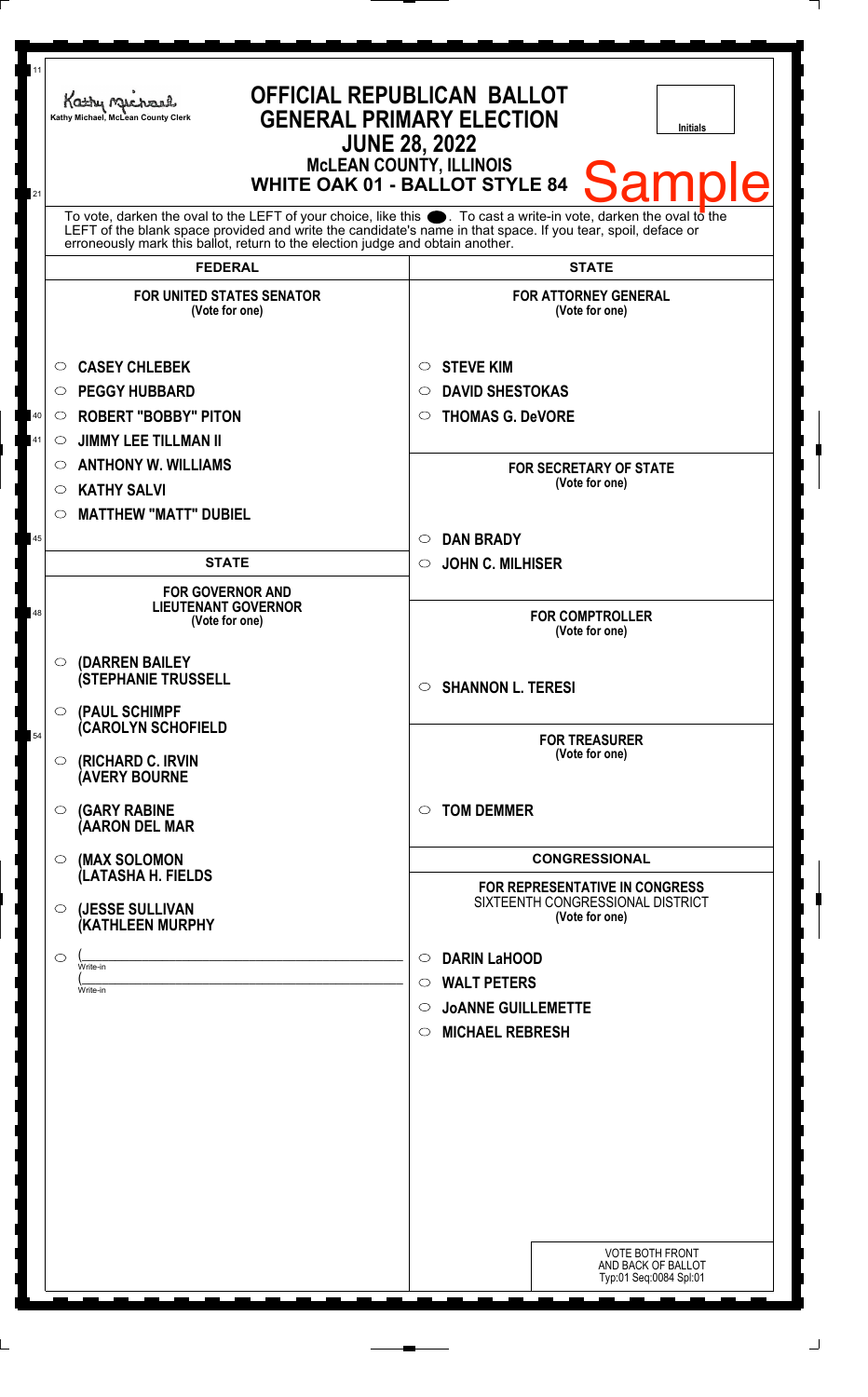| OFFICIAL REPUBLICAN BALLOT - GENERAL PRIMARY ELECTION - JUNE 28, 2022                                                   |                                                                                                                                     |  |
|-------------------------------------------------------------------------------------------------------------------------|-------------------------------------------------------------------------------------------------------------------------------------|--|
| <b>LEGISLATIVE</b>                                                                                                      | <b>JUDICIAL</b>                                                                                                                     |  |
| <b>FOR STATE SENATOR</b><br>FORTY-SIXTH LEGISLATIVE DISTRICT<br>(Vote for one)                                          | FOR JUDGE OF THE CIRCUIT COURT<br>ELEVENTH JUDICIAL CIRCUIT<br>(To fill the vacancy of the Hon. Scott Drazewski)<br>(Vote for one)  |  |
| O DESI ANDERSON                                                                                                         | <b>CARLA BARNES</b><br>$\circ$                                                                                                      |  |
| <b>REPRESENTATIVE</b>                                                                                                   |                                                                                                                                     |  |
| <b>FOR REPRESENTATIVE</b><br>IN THE GENERAL ASSEMBLY<br>NINETY-FIRST REPRESENTATIVE DISTRICT<br>(Vote for one)          | FOR JUDGE OF THE CIRCUIT COURT<br>ELEVENTH JUDICIAL CIRCUIT<br>(To fill the vacancy of the Hon. Paul G. Lawrence)<br>(Vote for one) |  |
| <b>SCOTT PRESTON</b><br>$\circ$                                                                                         | <b>DON KNAPP</b><br>$\circ$                                                                                                         |  |
| <b>JAMES S. FISHER</b><br>$\circ$                                                                                       | <b>AMY McFARLAND</b><br>$\circ$                                                                                                     |  |
| <b>COUNTY</b>                                                                                                           | <b>PRECINCT</b>                                                                                                                     |  |
| <b>FOR COUNTY CLERK</b><br>(Vote for one)                                                                               | FOR PRECINCT COMMITTEEPERSON<br>WHITE OAK 01<br>(Vote for one)                                                                      |  |
| $\circ$ KATHY MICHAEL                                                                                                   | <b>CATHERINE METSKER</b><br>$\circ$                                                                                                 |  |
| <b>FOR COUNTY TREASURER</b><br>(Vote for one)                                                                           |                                                                                                                                     |  |
| $\circ$ REBECCA C. McNEIL                                                                                               |                                                                                                                                     |  |
| <b>FOR COUNTY SHERIFF</b><br>(Vote for one)                                                                             |                                                                                                                                     |  |
| <b>MATT LANE</b><br>$\circ$                                                                                             |                                                                                                                                     |  |
| <b>REGIONAL OFFICE</b><br>OF EDUCATION                                                                                  |                                                                                                                                     |  |
| FOR REGIONAL SUPERINTENDENT OF SCHOOLS<br>(DeWITT, LIVINGSTON, LOGAN AND McLEAN COUNTIES)<br>(Vote for one)             |                                                                                                                                     |  |
| <b>MARK E. JONTRY</b><br>$\circ$                                                                                        |                                                                                                                                     |  |
| <b>COUNTY BOARD</b><br><b>FOR COUNTY BOARD MEMBER</b><br><b>COUNTY BOARD DISTRICT 1</b><br>(Vote for not more than two) |                                                                                                                                     |  |
| <b>ADAM REEVES</b><br>$\circ$<br>$\circ$                                                                                |                                                                                                                                     |  |
| Write-in                                                                                                                |                                                                                                                                     |  |
|                                                                                                                         | YOU HAVE NOW<br><b>COMPLETED VOTING</b>                                                                                             |  |
|                                                                                                                         | <b>VOTE BOTH FRONT</b><br>AND BACK OF BALLOT<br>Typ:01 Seq:0084 Spl:01                                                              |  |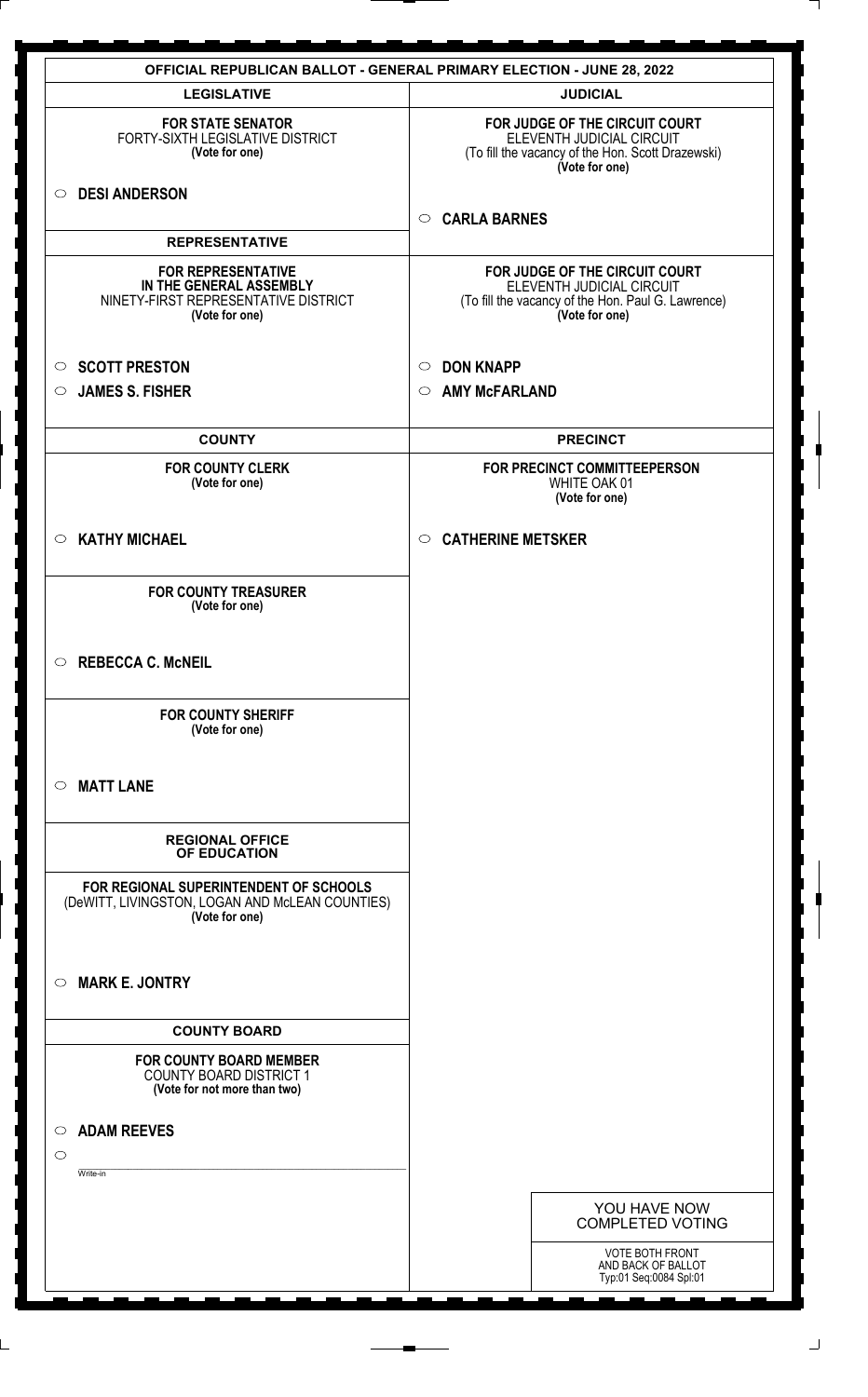| 11<br>21 | Kathy Michael<br>Kathy Michael, McLean County Clerk                                                                                                                                                                                                                                                                          | <b>OFFICIAL REPUBLICAN BALLOT</b><br><b>GENERAL PRIMARY ELECTION</b><br>Initials<br><b>JUNE 28, 2022</b><br><b>McLEAN COUNTY, ILLINOIS</b><br><b>Sample</b><br><b>WHITE OAK 01 - BALLOT STYLE 85</b> |
|----------|------------------------------------------------------------------------------------------------------------------------------------------------------------------------------------------------------------------------------------------------------------------------------------------------------------------------------|------------------------------------------------------------------------------------------------------------------------------------------------------------------------------------------------------|
|          | To vote, darken the oval to the LEFT of your choice, like this $\bullet$ . To cast a write-in vote, darken the oval to the<br>LEFT of the blank space provided and write the candidate's name in that space. If you tear, spoil, deface or<br>erroneously mark this ballot, return to the election judge and obtain another. |                                                                                                                                                                                                      |
|          | <b>FEDERAL</b>                                                                                                                                                                                                                                                                                                               | <b>STATE</b>                                                                                                                                                                                         |
|          | <b>FOR UNITED STATES SENATOR</b><br>(Vote for one)                                                                                                                                                                                                                                                                           | <b>FOR ATTORNEY GENERAL</b><br>(Vote for one)                                                                                                                                                        |
| 40<br>41 | <b>CASEY CHLEBEK</b><br>$\circ$<br><b>PEGGY HUBBARD</b><br>$\circ$<br><b>ROBERT "BOBBY" PITON</b><br>O<br><b>JIMMY LEE TILLMAN II</b><br>O<br><b>ANTHONY W. WILLIAMS</b><br>O                                                                                                                                                | <b>STEVE KIM</b><br>$\circ$<br><b>DAVID SHESTOKAS</b><br>O<br><b>THOMAS G. DeVORE</b><br>$\circ$<br><b>FOR SECRETARY OF STATE</b>                                                                    |
|          | <b>KATHY SALVI</b><br>$\circ$<br><b>MATTHEW "MATT" DUBIEL</b><br>$\circ$                                                                                                                                                                                                                                                     | (Vote for one)<br><b>DAN BRADY</b><br>$\circ$                                                                                                                                                        |
| 45       | <b>STATE</b>                                                                                                                                                                                                                                                                                                                 | <b>JOHN C. MILHISER</b><br>$\circ$                                                                                                                                                                   |
| 49       | <b>FOR GOVERNOR AND</b><br><b>LIEUTENANT GOVERNOR</b><br>(Vote for one)                                                                                                                                                                                                                                                      | <b>FOR COMPTROLLER</b><br>(Vote for one)                                                                                                                                                             |
| 51       | (DARREN BAILEY<br>$\circ$<br><b>(STEPHANIE TRUSSELL</b><br>(PAUL SCHIMPF<br>$\circ$                                                                                                                                                                                                                                          | <b>SHANNON L. TERESI</b><br>$\circ$                                                                                                                                                                  |
|          | <b>(CAROLYN SCHOFIELD</b><br>(RICHARD C. IRVIN<br>$\circ$<br><b>(AVERY BOURNE</b>                                                                                                                                                                                                                                            | <b>FOR TREASURER</b><br>(Vote for one)                                                                                                                                                               |
|          | <b>(GARY RABINE</b><br>$\circ$<br>(AARON DEL MAR                                                                                                                                                                                                                                                                             | <b>TOM DEMMER</b><br>$\circ$                                                                                                                                                                         |
|          | (MAX SOLOMON<br>$\circ$                                                                                                                                                                                                                                                                                                      | <b>CONGRESSIONAL</b>                                                                                                                                                                                 |
|          | (LATASHA H. FIELDS<br>(JESSE SULLIVAN<br>$\circ$<br>(KATHLEEN MURPHY                                                                                                                                                                                                                                                         | <b>FOR REPRESENTATIVE IN CONGRESS</b><br>SIXTEENTH CONGRESSIONAL DISTRICT<br>(Vote for one)                                                                                                          |
|          | ◯<br>Write-in<br>Write-in                                                                                                                                                                                                                                                                                                    | <b>DARIN LaHOOD</b><br>$\circ$<br><b>WALT PETERS</b><br>$\circ$<br><b>JOANNE GUILLEMETTE</b><br>$\circ$<br><b>MICHAEL REBRESH</b><br>$\circ$                                                         |
|          |                                                                                                                                                                                                                                                                                                                              |                                                                                                                                                                                                      |
|          |                                                                                                                                                                                                                                                                                                                              | <b>VOTE BOTH FRONT</b><br>AND BACK OF BALLOT<br>Typ:01 Seq:0085 Spl:01                                                                                                                               |

 $\perp$